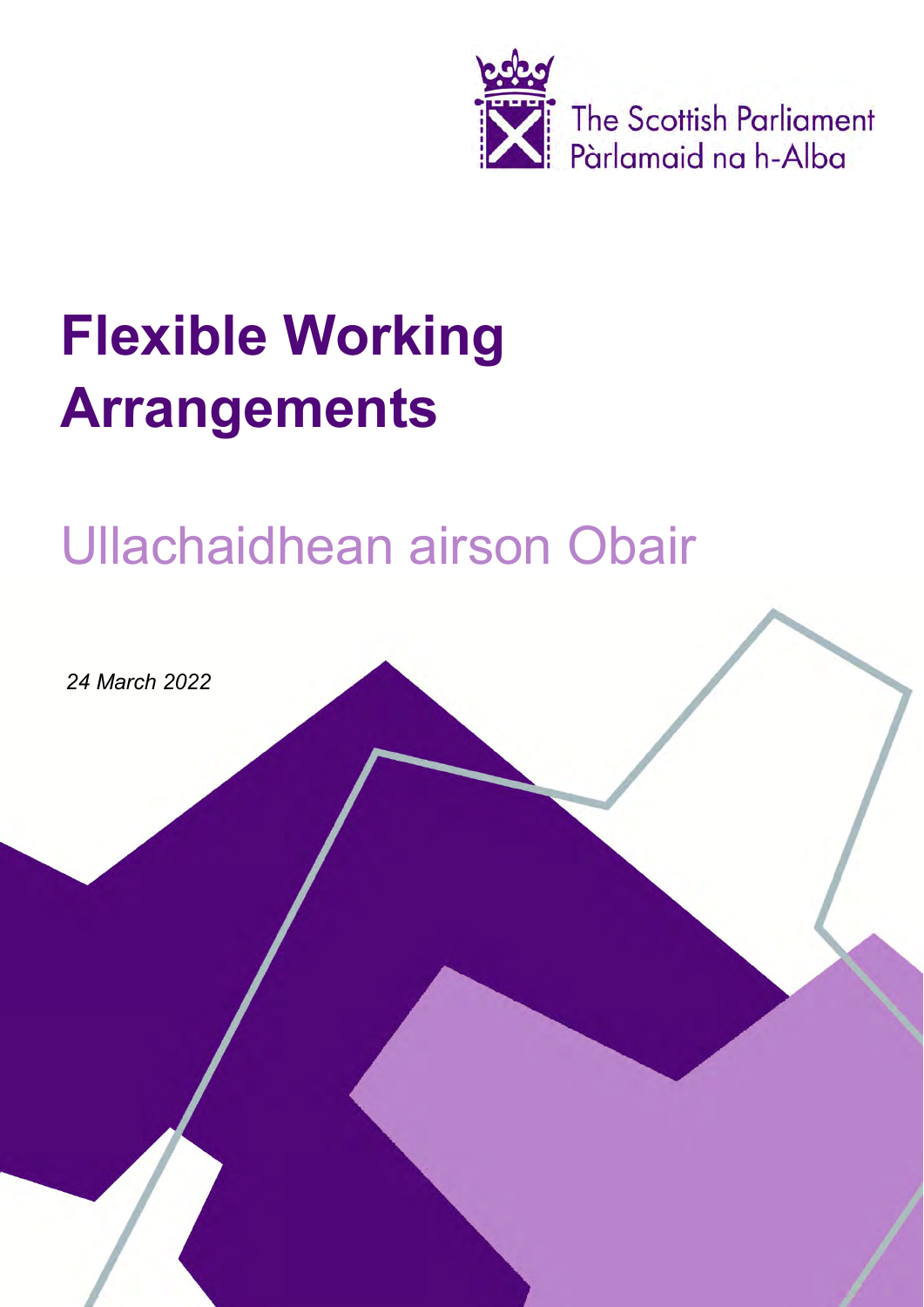### **Introduction**

The SPCB recognises that diverse and often conflicting demands and priorities impact on the lives of many individuals in modern society. It is committed to assisting staff to effectively balance the responsibilities of their employment with their family and other personal commitments whilst ensuring that the needs of the business can continue to be met effectively. To support this commitment, a range of working arrangements designed to provide greater flexibility for individual staff members are potentially available. These arrangements operate on the basis that flexibility is a two-way process.

Many of the flexible working arrangements potentially available can be implemented informally on either an ad hoc or temporary basis, at the discretion of your line manager in consultation with your Head of Group/Office. There is no requirement to follow the procedures set out in this policy to request flexible working on such terms. The terms of an informal flexible working arrangement are subject to change to accommodate business requirements.

Should, however, you wish to apply to formally change your working arrangements on a permanent basis; this policy details the provisions which apply and the procedures which must be followed in such circumstances. Requests for career breaks, home working and partial retirement will also be managed through this procedure and reference should be made to the provisions of the [Career](https://www.spstaffhandbook.com/career-breaks)  [Break Policy,](https://www.spstaffhandbook.com/career-breaks) the [Home Working Policy](#page-7-0) and the [Retirement Policy](https://www.spstaffhandbook.com/retirement) as appropriate. The SPCB reserves the right to refuse a request for a flexible working arrangement on business grounds. This policy and procedure is non-contractual.

# **Making a flexible working application during the COVID-19 pandemic**

During the pandemic, colleagues who wished to apply to make a change to their working hours were encouraged to do so on a temporary and/or informal basis.

As we progress through the recovery phase of the pandemic and, pending the outcome of the New Ways of Working review, colleagues who wish to make a change to their working hours due to:

- caring responsibilities, or
- a disability,

can apply for these changes to be made on a permanent basis. All other applications for flexible working will continue to be considered on a temporary/informal basis while we finalise our approach to New Ways of Working.

### **Advice and support**

If you are thinking about requesting a formal change to your working arrangements, you should arrange to speak to your line manager at the earliest opportunity in order to explore the opportunities potentially available to you. This will allow a view to be formed at an early stage of the implications for your business area if your request should be accepted and allow your line manager to plan to manage these as appropriate. The People Services Team can provide professional advice and guidance tailored to your individual circumstances.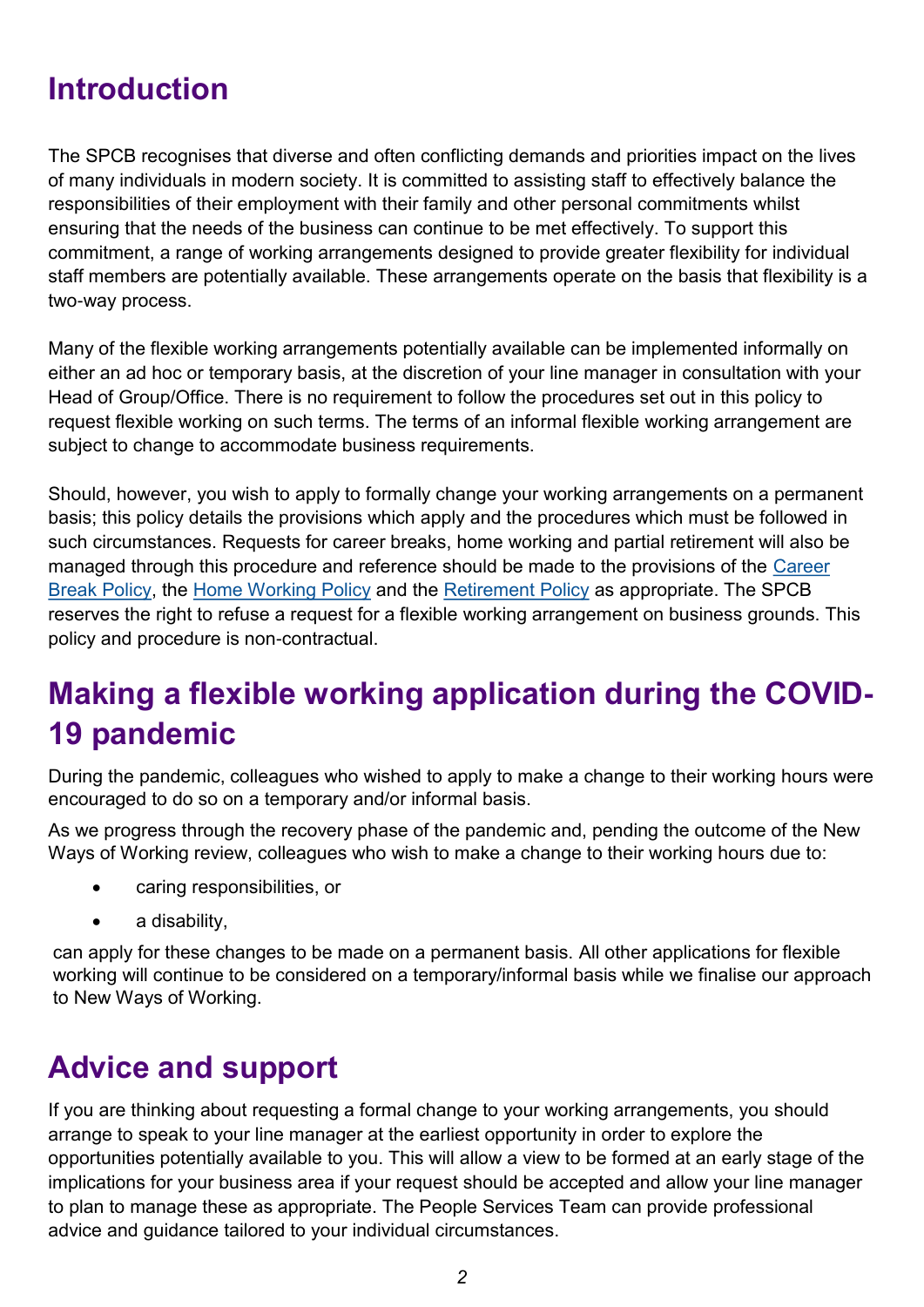# **Enquiries**

If you have any queries regarding this policy and procedure, you should contact [People](mailto:PeopleandCulture@parliament.scot)  [Services.](mailto:PeopleandCulture@parliament.scot)

## **Flexible working arrangements**

A variety of different working arrangements may be requested. The most common forms of flexible working arrangement operating within the Parliament are:

- **[Compressed Working Hours](#page-3-0)**
- Job-[Sharing](#page-4-0)
- **Part-[Time Working](#page-5-0)**
- Term-[Time Working](#page-6-0)
- [Home Working](#page-7-0)
- **[Partial Retirement](https://www.spstaffhandbook.com/retirement)**

Further details on the operation of these arrangements are set out in the annexes listed.

Other flexible working arrangements may be considered. You will normally be limited to making one request under this procedure per year.

The SPCB is committed to ensuring that staff with flexible working arrangements are treated no less favourably than staff employed on a standard full-time basis and receive equal treatment, for example, in relation to pay, leave, promotion and development opportunities and access to training. All reasonable efforts will be made to schedule training activities and team meetings at times when all relevant colleagues can attend.

Any formal change to your working arrangements which is approved through this procedure will constitute a permanent change to your terms and conditions of employment with the SPCB. You will not have the right to revert back to your previous pattern of work unless the SPCB agrees otherwise, taking account of the circumstances of any such request you may make and business needs at the particular point in time.

Your Head of Group/Office may adjust the commencement date of an agreed flexible working arrangement to meet business needs, for example, to allow appropriate cover to be sourced where hours of work are to be reduced. The date for reviewing arrangements will be similarly adjusted. In particular circumstances, it may be appropriate to agree that a new working arrangement will take place for a trial period (normally three months) to determine if the arrangement is suitable in practice to both you and the SPCB.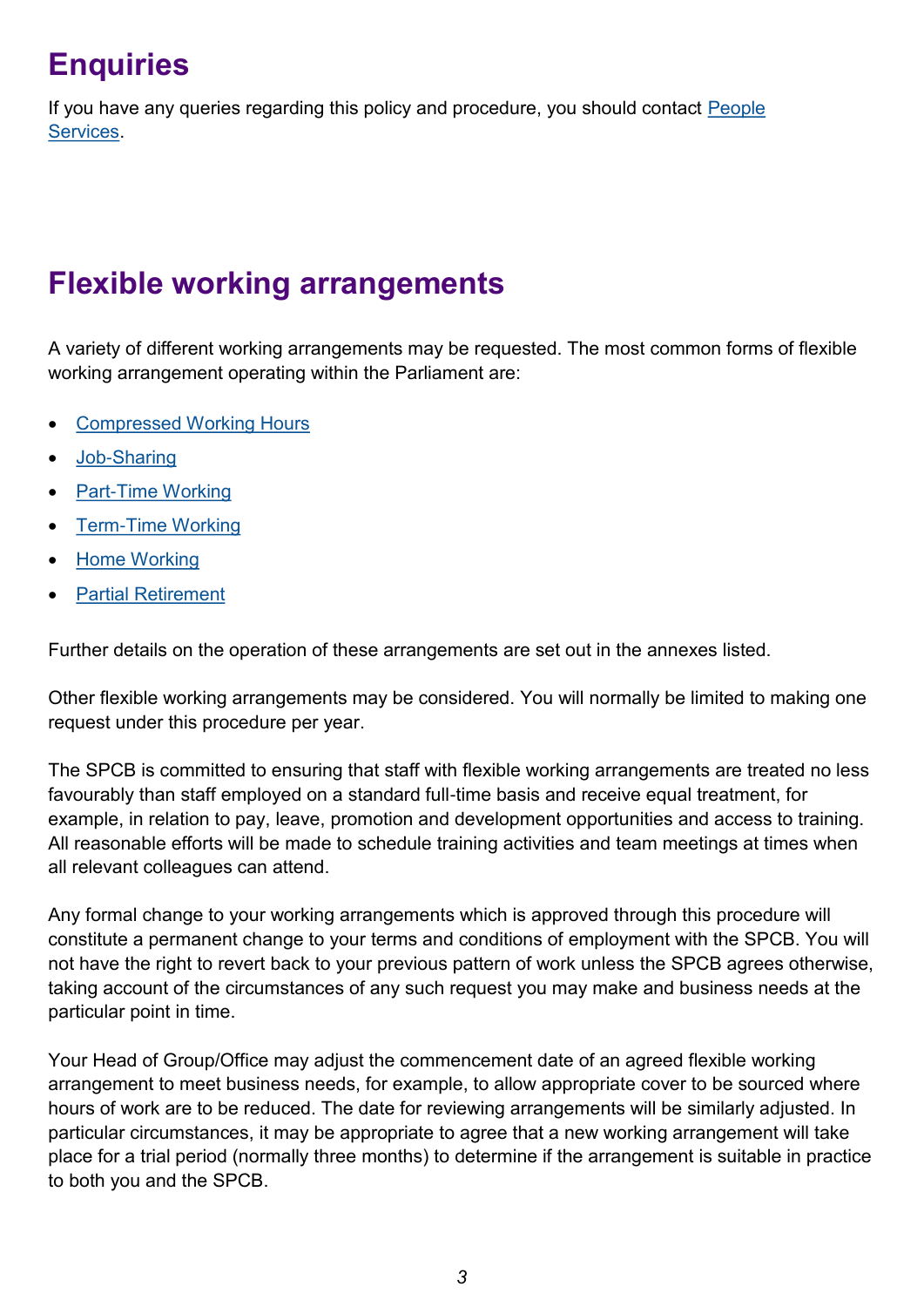<span id="page-3-0"></span>Requests for a formal change in working arrangement or a career break may be refused if the SPCB has a clear business reason for doing so. Business grounds for refusing an application are:

- Burden of additional costs;
- Detrimental effect on ability to meet customer demand;
- Inability to reorganise work among existing staff:
- Inability to recruit additional staff;
- Detrimental impact on quality;
- Detrimental impact on performance;
- Insufficiency of work during the period the member of staff wishes to work;
- Planned structural changes.

## **Compressed working hours**

#### **Definition**

Compressed working hours is an arrangement whereby you work your normal contractual hours over fewer days than the traditional work pattern.

#### Compressed Working Hours Arrangements

The most common compressed working hours arrangements involve working:

- 37 contracted hours over a 4 day period; and
- 74 contracted hours over a 9 day period.

Other arrangements will be considered, for example, two half non-working days per week. This type of working pattern can be accommodated within our existing flexible working hours system, provided your Head of Group/Office agrees to the change. However, if you wish to formalise the change in working pattern you should apply under the Flexible Working Arrangements procedure.

Non-working times under a compressed working hours arrangement will normally be fixed, but may be varied from time to time by mutual agreement to take account of business demands.

Your Head of Group/Office will determine your normal daily start and finish times, in accordance with service needs. Such arrangements will operate within the spirit of the Working Time Regulations and in scheduling your day, Heads of Group/Office will ensure your working hours do not exceed the bandwidths for your business area and sufficient time is allowed for appropriate rest breaks.

#### **Suitability**

It must be recognised that compressed working hours will not be a viable option for particular posts due to their nature. Some posts, for example, those requiring a high degree of face-to-face contact with customers do not lend themselves to such arrangements. Other roles will require attendance on specific days of the week, for example when Parliamentary business is scheduled and any agreed arrangements will reflect this.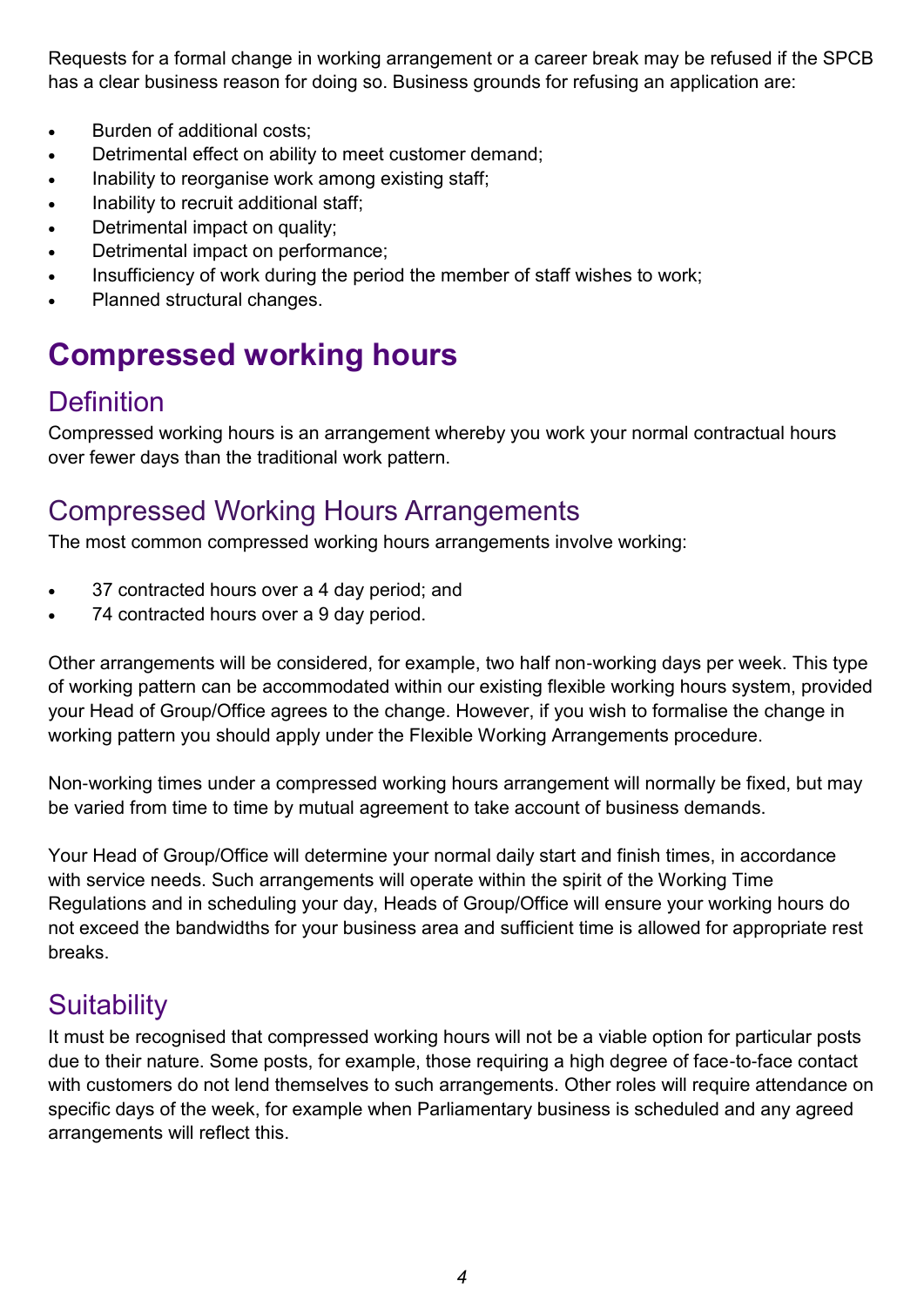# <span id="page-4-0"></span>**Job-sharing**

#### **Definition**

Job Sharing is a form of part-time working, whereby two or more people are appointed to share the tasks and responsibilities of one full-time job. The job share can be divided on the basis of hours worked, days worked, the tasks covered, or any combination of these. This section sets out jobsharing arrangements, as defined and implemented by the SPCB.

As effective communication and co-operation are required between job share partners, a provision for overlap time may be included to facilitate and maintain continuity of the whole role.

#### Job-Sharing Arrangements

When it has been agreed in principle that a particular post is suitable for job sharing and a partner is needed, the remaining part of the post will normally be advertised, unless a suitable partner has been identified in some other way. For example, if someone has requested job-sharing or part-time working on return from Maternity or Adoption Leave or has otherwise registered their interest in jobsharing via the People Services team.

Once a suitable partner is identified, contracts will be offered on the basis that all job-share partners accept the terms of the contract. This means that if your partner(s) rejects our offer, the offer made to you will be withdrawn and you will be required to return to full-time working until such times as another partner can be identified.

If a suitable partner cannot be identified, your Head of Group/Office will explore with you other potential options to assist you in achieving an appropriate work-life balance. If there are no suitable alternative options, you will be required to continue working your contractual hours.

From the outset of a job-sharing arrangement, the working patterns of each partner will be clearly stipulated along with the division of duties and sharing of responsibilities. Your agreed working pattern may be subsequently changed only in consultation and with the agreement of your job-share partner and your line manager/Head of Group/Office.

You will be responsible for communicating effectively with your job-share partner. As well as overlap periods, other methods of maintaining strong communication links should be established in agreement with your partner and your line manager. It is also important that you and your line manager and/or Head of Group/Office agree individual targets and clearly define your areas of responsibility and objectives. This will ensure that you are accountable only for the delivery of your own objectives.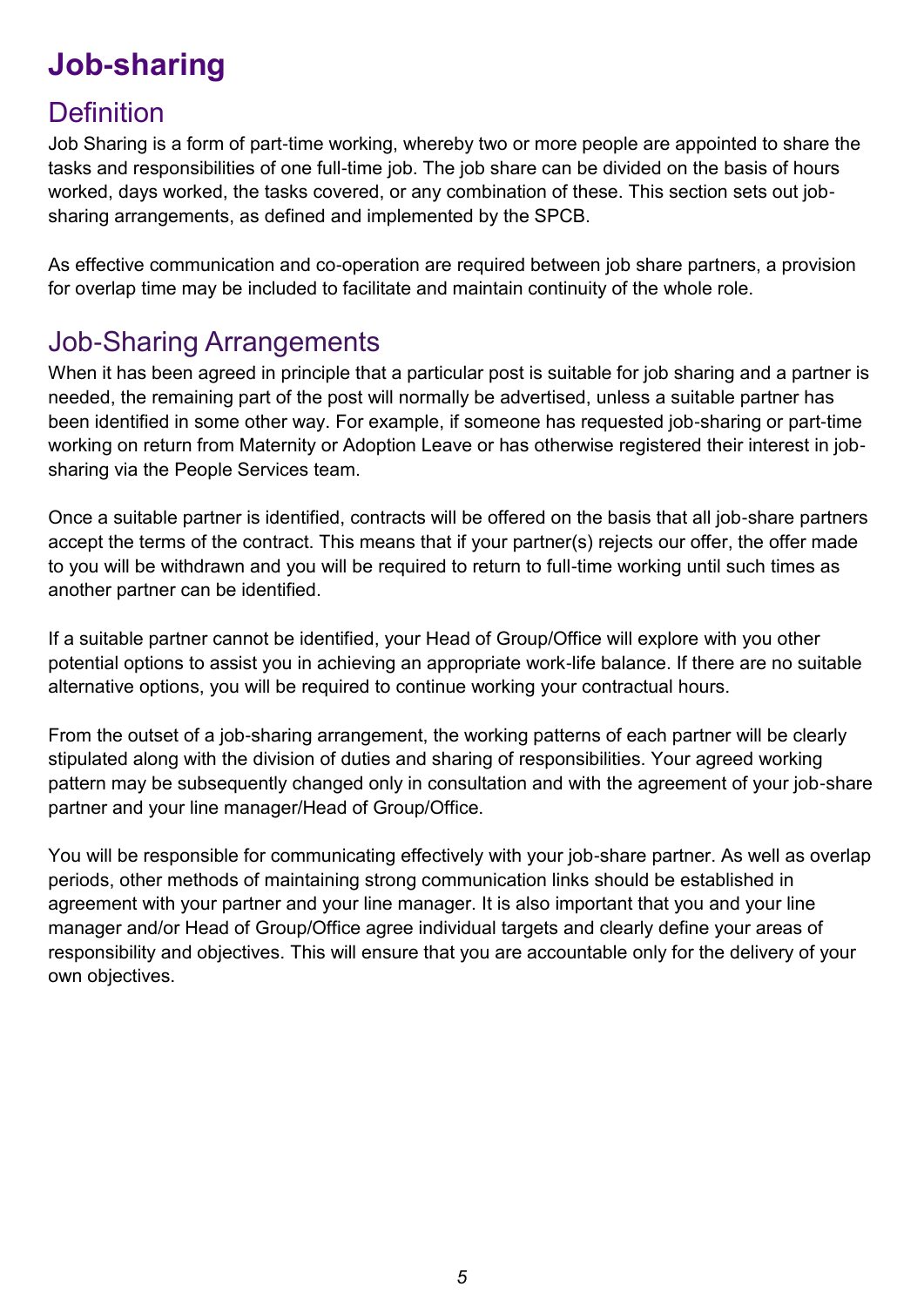# <span id="page-5-0"></span>**Part-Time Working**

#### **Definition**

Part-time working is an arrangement where you are contracted to work less than full-time hours (which are the equivalent to 37 hours per week). You may make a request to your Head of Group/ Office to work part-time on a temporary basis for a period of up to 6 months without going through the formal procedure. If your circumstances are such that you wish to work part-time on a longerterm basis, a request will require to be made under the [formal procedure.](https://www.spstaffhandbook.com/your-pay-hours-holidays#:~:text=working%20policy%C2%A0and-,procedure,-%2C%20and%20in%20the) 

#### Part-Time Working Arrangements

The pattern of work under a part-time working arrangement will vary according to the needs of the business. Your individual preferences will also be considered. Attendance is not necessarily required on every working day. Some examples include working only mornings, afternoons or school hours or working only on certain days per week.

Before a part-time working arrangement commences, it is important that you and your line manager agree how your workload will be adjusted to fit your reduced working hours.

#### **Suitability**

All posts will be considered as open to part-time working unless it can be positively demonstrated that this is inappropriate owing to the particular nature and accountabilities of the role.

#### Specific Conditions attached to Part-Time Working

You will be employed on terms and conditions of employment pro rata to full time staff.

You may from time to time be offered the opportunity to work additional hours, for example, to cover the absence of a colleague. If you do not wish to, or are not able to, provide such cover, then other arrangements will be made.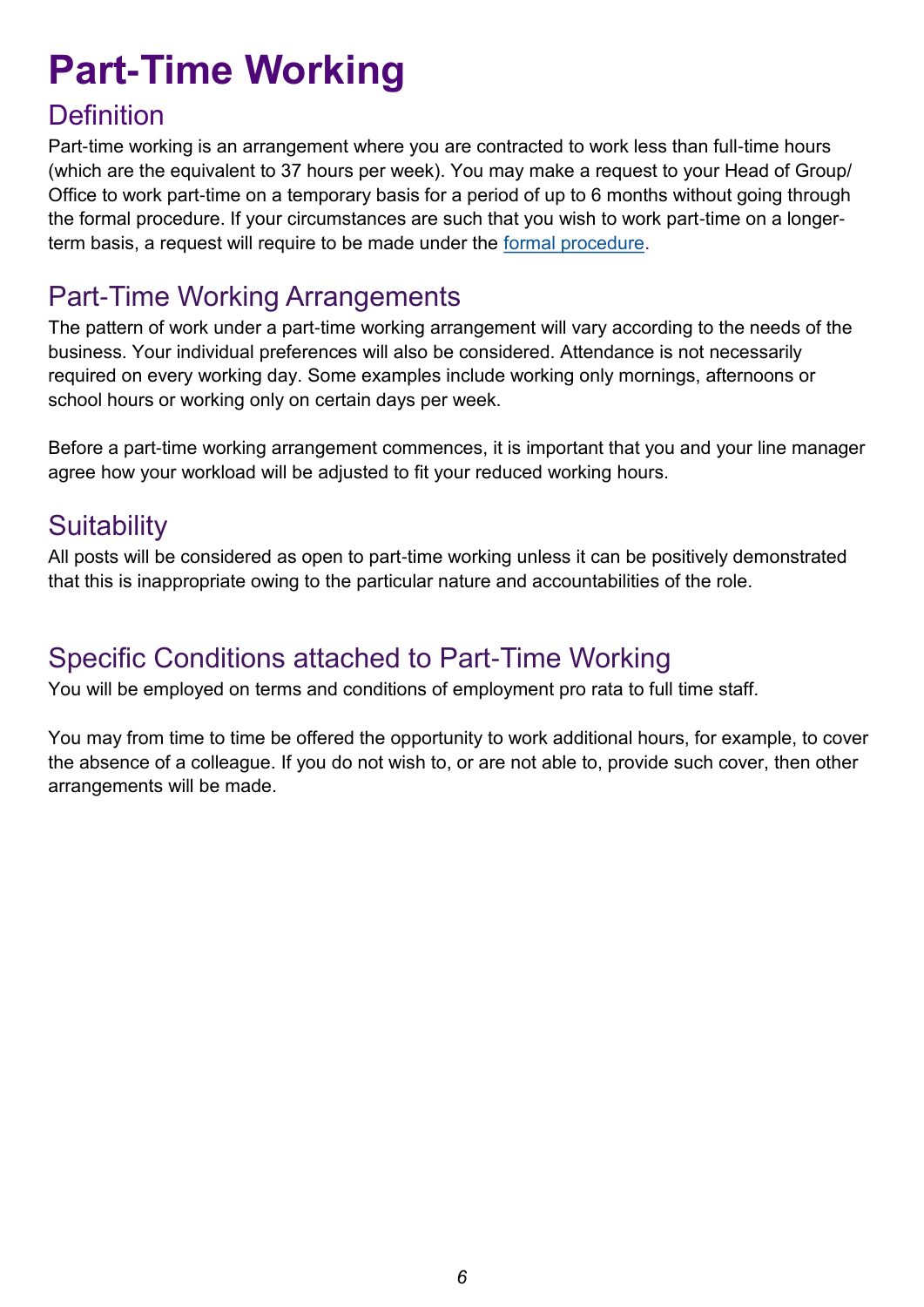# <span id="page-6-0"></span>**Term-Time Working**

#### **Definition**

Term-Time Working is an arrangement whereby you are contracted to work a particular number of weeks per year on either a full or part-time basis. Your non-working time is scheduled at regular, planned periods which are accounted for by a combination of annual leave and unpaid leave. Designated working weeks will normally coincide with Parliamentary sitting periods and/or school terms.

Certain posts will specifically require term-time working and this will be clearly stipulated from the outset. You may request to be considered for term-time working where your post normally requires full-year working.

#### Term-Time Working Arrangements

The designated working weeks under a term-time working arrangement will not exceed 42 weeks per annum. A designated working week is a week you are required to actually work. All other weeks are referred to as non-working weeks.

Designated working weeks must be determined from the outset of any term-time working arrangement. Your total number of designated working weeks does not include your pro rata entitlement to annual leave, public or privilege holidays. Your leave entitlement must be taken during non-working weeks. Your leave entitlement will be added to your designated working hours to form the basis of your contract of employment.

The number of hours per week that contractually require to be worked per designated working week will be determined by the needs of the particular business area as agreed in advance with the Head of Group/Office. A maximum of 37 contractual hours will apply to each designated working week.

#### **Suitability**

It must be recognised that term-time working will simply not be a viable option for particular posts due to their nature. For example, term-time working may be more easily accommodated in particular business areas than others, such as, areas where service demand traditionally reduces during Parliamentary recess periods. It may therefore be an option which is more difficult to accommodate in areas of the business where service demand remains constant throughout the year although due consideration will be given.

#### Specific Conditions Attached to Term-Time Working

You may choose to have your salary paid to you only in the months where you actually work. Alternatively, your total annual salary may be averaged and paid to you over 12 months to spread the loss of salary associated with your non-working time over the year. The Human Resources Office will discuss your salary options with you. The second payment option means that at certain points in the year you will be in an underpaid or overpaid situation. Agreement to rectify this, if the need arises will form part of your contract of employment.

As annual leave is to be taken at designated periods of time as set out in the contract of employment, you are not required to apply for this. You will not normally be allowed to take Annual Leave during your designated working weeks. Other forms of leave such as [Special Leave](https://www.spstaffhandbook.com/special-leave) and [Family Care Leave](https://www.spstaffhandbook.com/being-a-parent) may be authorised in relevant circumstances.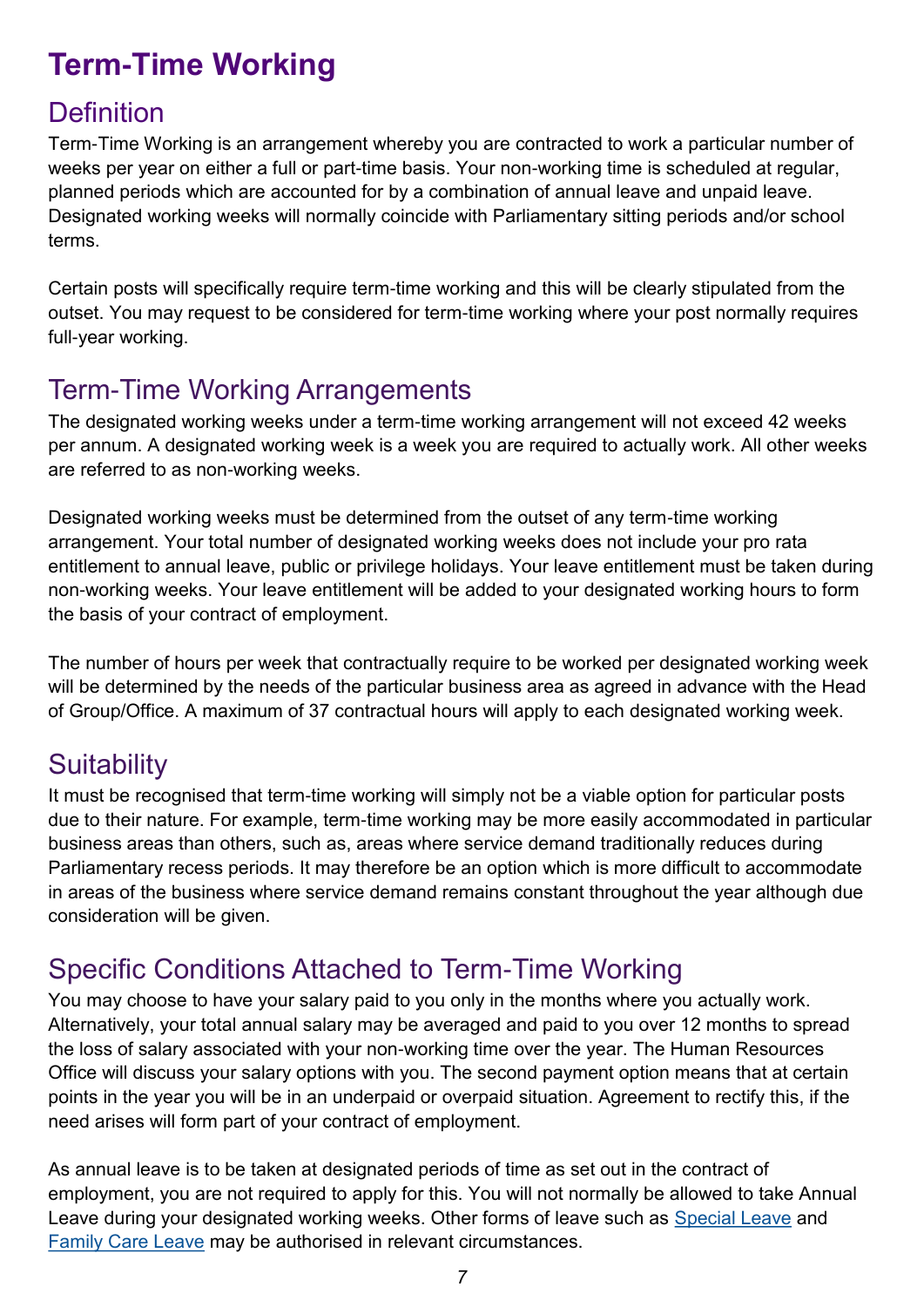# <span id="page-7-0"></span>**Home Working**

#### **Introduction**

Home Working is an arrangement whereby you work from home for all or part of your working day or week, on either an ad hoc or contractual basis. The SPCB recognises that in appropriate circumstances Home Working can be an effective alternative mode of working which benefits both the business and the individual. **Home Working is not a means of personally providing care to dependants and you must ensure appropriate arrangements are in place to allow you to work effectively and without undue disruption.**

This policy sets out the SPCB's provisions on Home Working. This policy is supplemented by [Guidance for Managers and Staff.](https://68e964d4-3a85-4c03-89f7-d6c59f31a423.filesusr.com/ugd/0e32dc_c73950c5ab2a49d3941f6881c053751b.pdf?index=true)

Requests for home working will be assessed sensibly and realistically, with due consideration given to the viability of arrangements in terms of the particular role and the impact on the business and colleagues. Whilst technological developments greatly facilitate Home Working and increase its accessibility, it must be recognised that Home Working will simply not be a viable option for particular posts due to their nature. Each case will therefore be assessed on its own merits. Any additional costs incurred as a result of home working arrangements must be justifiable and should be balanced against other potential savings.

#### **Enquiries**

If you have any queries regarding home working provisions, you should contact the [People Services](mailto:PeopleandCulture@parliament.scot)  [team.](mailto:PeopleandCulture@parliament.scot)

#### Forms of Home Working

Home Working can operate in various forms:

#### **A. Ad Hoc or Informal Home Working (Non-Contractual)**

With the prior agreement of your line manager, you may work from home occasionally or on a regular but informal basis. Such arrangements may be appropriate, for example, in circumstances where specific tasks or projects demand your focussed and uninterrupted input or where you temporarily experience difficulty in getting to work due to adverse weather conditions or significant transport disruption. This type of home working does not require a variation to your terms and conditions of employment and an informal agreement with your line manager is sufficient. Regular informal home working is not intended to give rise to any contractual rights. You are required, however, to agree in advance with your line manager the activities you will undertake and timescales for completion of work.

#### **B. Regular Home Working (Contractual)**

This is an arrangement whereby you work from home for a percentage of your overall working time, following an agreed pattern as set out in your contract of employment. You would be based in SPCB premises for the balance of your working time. A formal application for this form of home working must be made using the Flexible Working Procedure.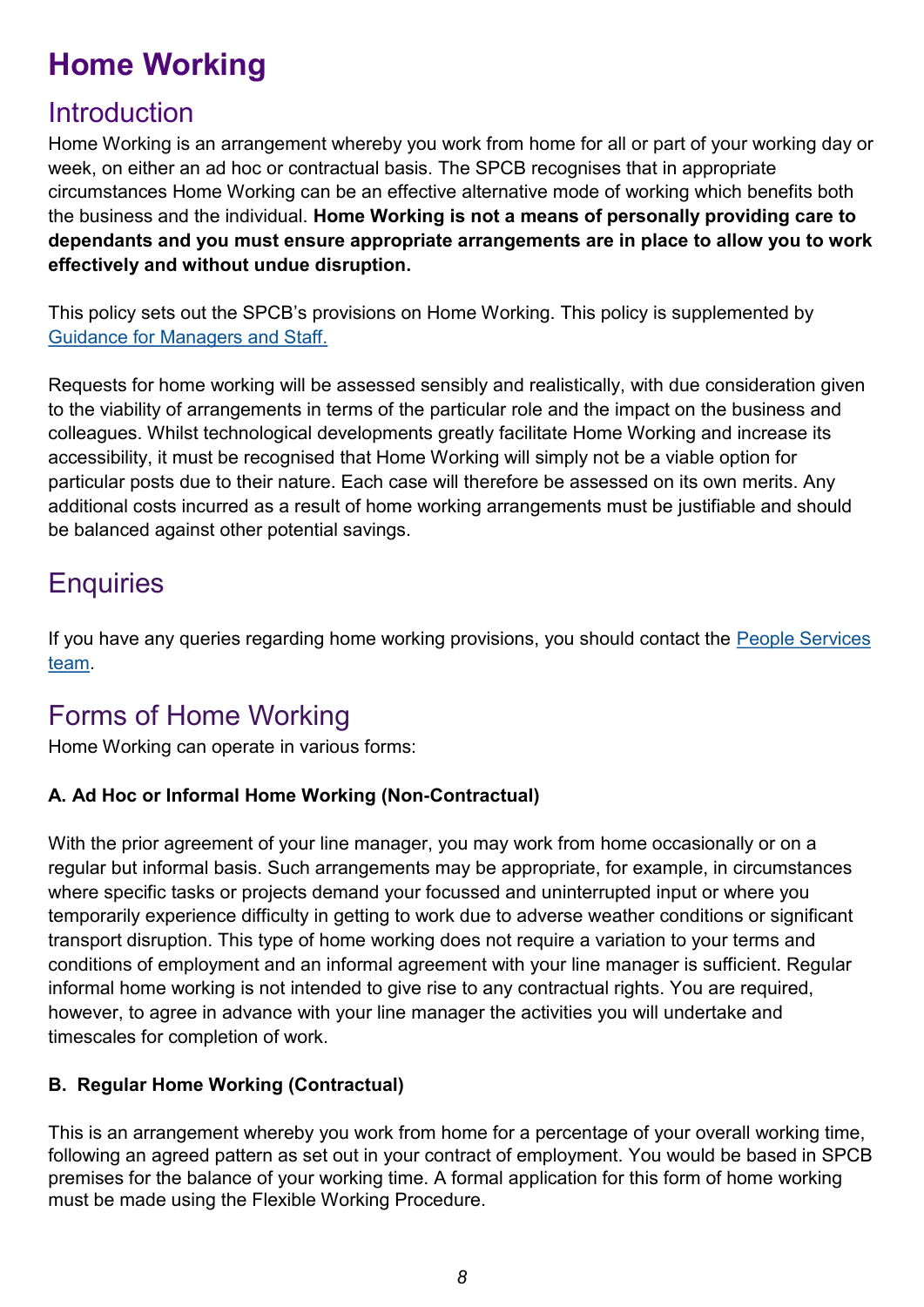Regardless of the form of Home Working undertaken, you will continue to be covered by the policies of the SPCB, including the terms and conditions of employment set out in the Staff Handbook, the Equality Framework, and policies relating to health and safety, data protection and security.

The actual hours you work at home need not be fixed to the bandwidths set out in the SPCB's flexible working hours arrangements provided you complete your work within the prescribed timescales. You must ensure that you are able to work uninterrupted. If your caring responsibilities mean that you require to work out with the flexible working hours bandwidth for your business area to achieve this, you should clear any changes with your line manager. You should record all the hours you work at home in the normal way, using the Time Recording System (TRS). You should also be aware that BIT telephone support will not be provided outwith their normal business hours of 8.00am to 6.00pm.

#### Suitability of Home Working

Where a post is considered appropriate for Home Working, Heads of Group/Office and line managers must also be satisfied as to your suitability to undertake this mode of work. Consequently, staff applying for Home Working arrangements should have acceptable records of attendance, time keeping, performance and conduct.

#### **Procedure**

Your request for contractual home working should be made and will be managed in accordance with the [Flexible Working Procedure.](https://www.spstaffhandbook.com/your-pay-hours-holidays#:~:text=working%20policy%C2%A0and-,procedure,-%2C%20and%20in%20the) As with other requests made under this procedure, your request may be refused on [business grounds.](#page-3-0) In such circumstances, you will have the right to appeal the decision.

Your Head of Group/Office will need to be satisfied:

- that the organisation will not be disadvantaged by the arrangements and that the benefits and potential savings balance out any additional expenditure incurred;
- with arrangements with regards to your health and safety;
- in consultation with the Head of Delivery in BIT, that the necessary equipment and technical support can be put in place in a cost effective manner and that any business applications required are suitable for Home Working;
- as to your designated working hours and the way your work will be planned, carried out, and reviewed;
- that appropriate contact and communications methods are in place and the impact on colleagues and customers has been considered and addressed; and
- that appropriate arrangements are in place for securing SPCB data, equipment, and any other resources provided.

A Home Working arrangement cannot commence until the issues set out in the above paragraph have been considered and satisfactorily addressed. You should also be aware that it may take up to a period of 6 weeks for necessary equipment to be obtained and installed.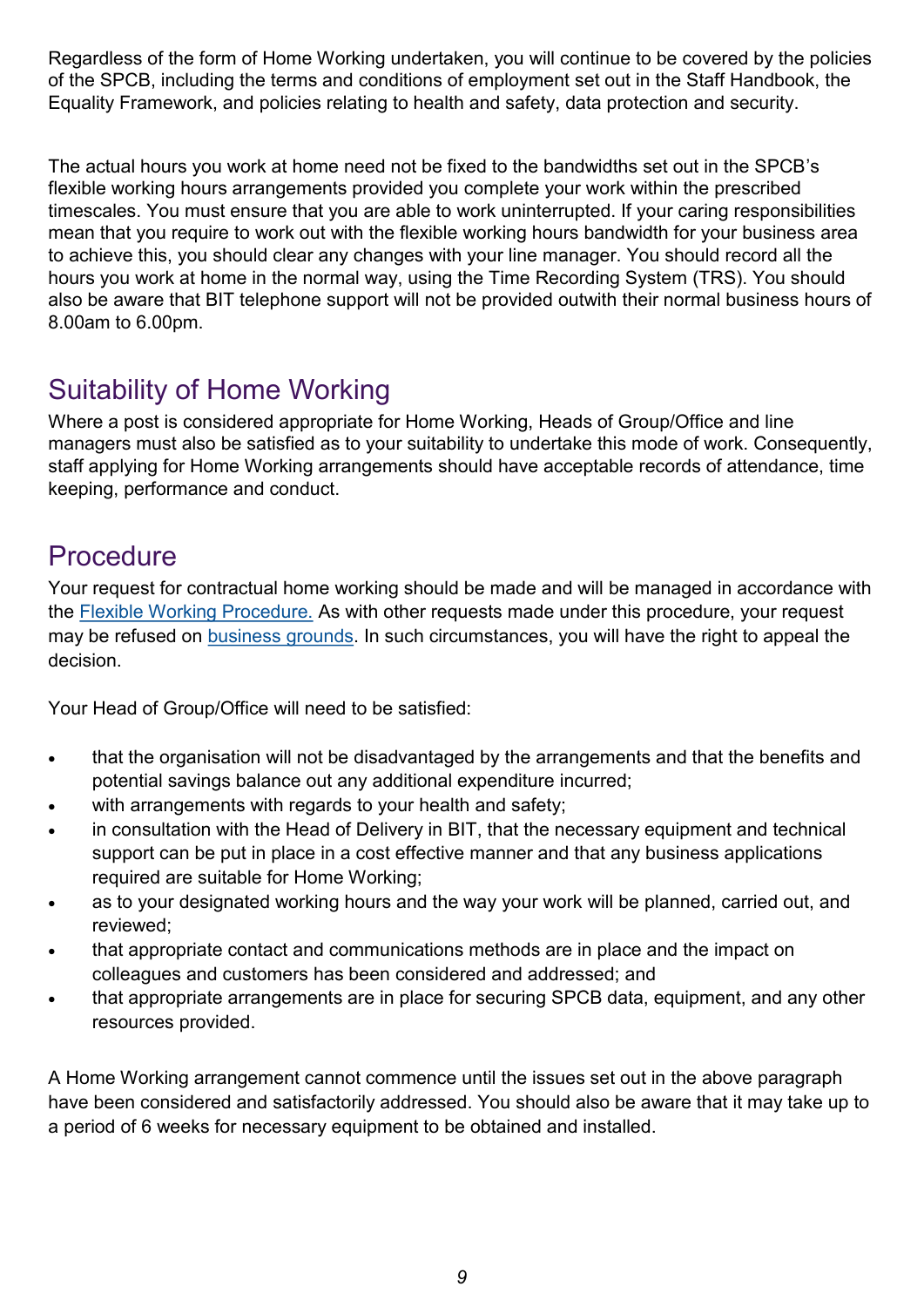#### Trial Period for Contractual Home Working Arrangements

Where your request for contractual Home Working is granted, your Head of Group/Office may seek your agreement to operate the arrangement for a trial period of 3 months in the first instance to ensure that the arrangement in practice is suitable for both you and your Head of Group/Office. The views of your staff or colleagues and the impact on the business will also be taken into account.

At the end of the 3 month period, a meeting will be arranged to review arrangements. If the arrangement is working satisfactorily or any difficulties identified during the trial period can be easily overcome, the arrangement will continue.

Your Home Working arrangement will be reviewed thereafter as required at the discretion of your Head of Group/Office, for example, as a result of substantive changes to your role or to the needs of the business. The suitability of the arrangement will be formally reviewed on at least an annual basis, as part of the normal operation of the performance management system.

Where the Home Working arrangement does not seem to be working satisfactorily, your Head of Group/Office will consider and explain the reasons and will establish if there are ways in which these difficulties can be overcome. If these difficulties cannot be overcome, your Head of Group/Office will agree with you a period of notice whereby the arrangement will be withdrawn and you will revert to your original working arrangement.

#### Ending a Contractual Home Working Arrangement

After a contractual Home Working arrangement has been confirmed, you may end the arrangement and return to office based working by giving three months notice in writing.

Similarly, your Head of Group/Office can, in consultation with your line manager and the People Services Office, end the agreement by giving you 3 months notice in writing. In such circumstances, written reasons will be provided.

If you accept a new job within the organisation, you must submit a new request under the Flexible Working Procedure should you wish to continue your Home Working arrangement.

#### Health and Safety

In accordance with the Health and Safety at Work Act 1974, the SPCB is required to ensure, as far as reasonably practicable, the health, safety and welfare of all staff. This duty extends to staff working from home and the SPCB's Health and Safety policies apply equally to home workers.

You also have obligations under the Act to ensure that you do not anything which might endanger yourself, your colleagues or visitors to your home engaged on official business. As the SPCB is unable to closely supervise your activities when working from home, there is a greater responsibility on you to ensure that you carry out your work without risk to yourself or others and to ensure that safe working conditions are maintained.

Prior to the commencement of any form of Home Working arrangement, you must complete a [Self](https://forms.office.com/Pages/ResponsePage.aspx?id=nMkD1t3PkkKSaADbDQzwgT_exwvzop9Nhs_NKvNC8vtUQkE4MDFDVDdSVFgwT0FNS1VWRFRZSTZRTyQlQCN0PWcu)  [Assessment Checklist](https://forms.office.com/Pages/ResponsePage.aspx?id=nMkD1t3PkkKSaADbDQzwgT_exwvzop9Nhs_NKvNC8vtUQkE4MDFDVDdSVFgwT0FNS1VWRFRZSTZRTyQlQCN0PWcu) and submit this to the Health and Safety Adviser for review.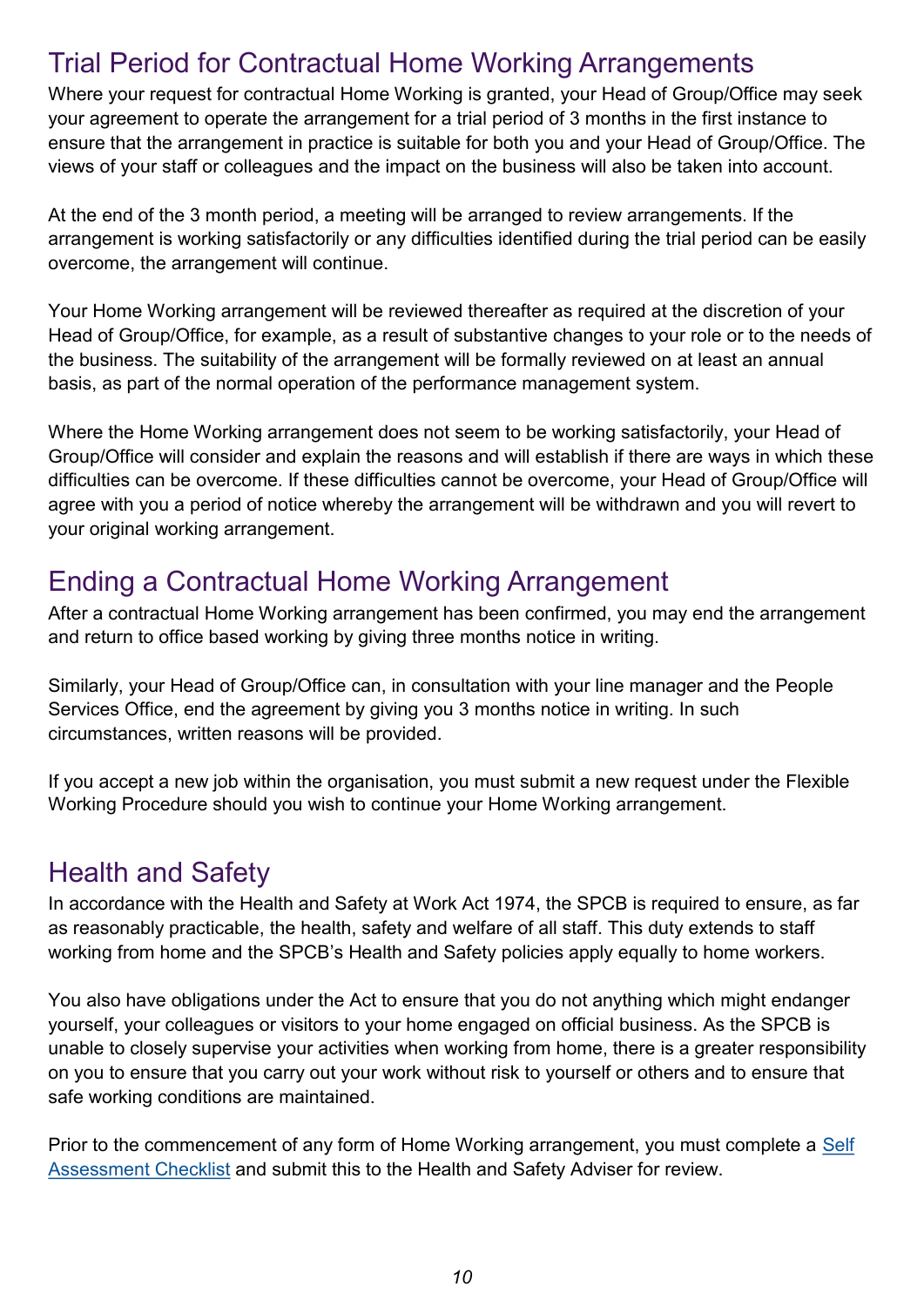#### **Ad Hoc or Informal Home Working**

Where you work from home on an ad hoc or informal basis, your line manager will provide you with guidance on how to set up your temporary work area safely and comfortably.

#### **Contractual Home Working**

In relation to contractual Home Working, the Health and Safety Adviser will carry out a proper risk assessment to ensure that your home complies with health and safety standards and is suitable for the purposes of Home Working. This may involve a visit to your home, depending on the information contained in your Self-Assessment Checklist.

In practical terms, we will ensure that your proposed workspace is safe from all hazards, comfortable, well-lit, ventilated and adequately equipped to function similarly to offices on SPCB premises. If your role requires the use of electrical equipment, we will arrange for a qualified electrician to check your home and will meet the cost of this inspection.

If you sustain an injury or an accident or near miss occurs arising out of or in connection with your work, you must report this to your line manager immediately in the normal way and follow this up with the completion of an Incident Report Form.

To ensure that health and safety standards are maintained, it may be necessary for authorised representatives to occasionally visit your home at pre-arranged times, for example, to:

- Install, check and maintain SPCB equipment; and/or
- Periodically assess and review health and safety arrangements.

All authorised visitors will carry proper identification which you should ask to see before admitting them to your home.

Should there be any changes to your home environment which have the potential to impact on the original risk assessment or if you have any concerns, you have a responsibility to inform your line manager accordingly without delay.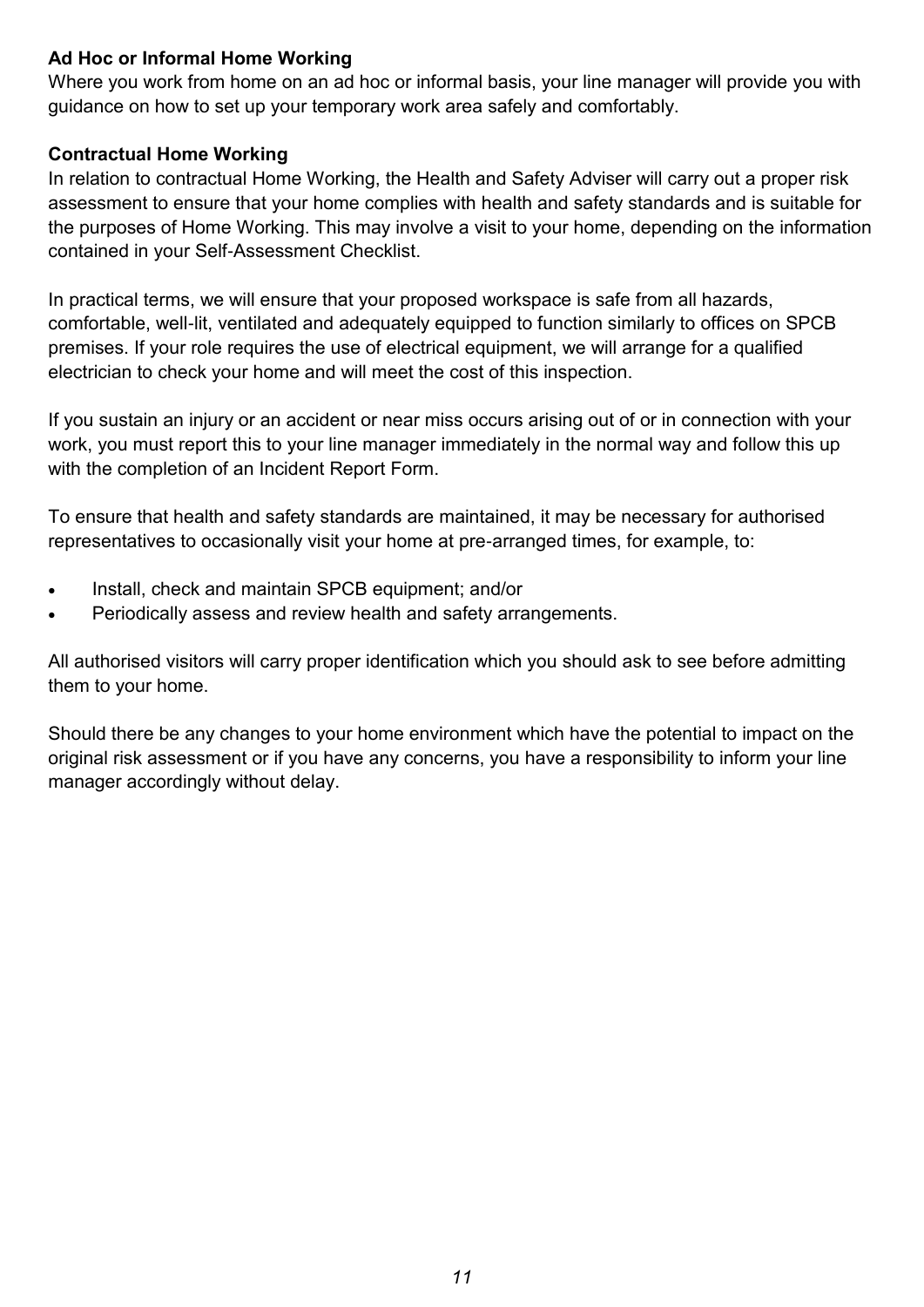#### Provision of Equipment and Resources

The provision of equipment and resources to a home worker will be assessed by your Head of Group/Office in consultation with the relevant office, for example, information and communication technology requirements will be considered in conjunction with BIT. Costs of associated equipment and resources will be met by your own Group/Office.

As the Parliament remains the base of ad hoc or informal home workers, such staff will not normally be provided with additional equipment for use at home. Use may be made, however, of the laptop loan facility on a short-term basis ([contact the IT Helpdesk\)](mailto:ITHelpdesk@parliament.scot). BIT will not be able to provide technical advice or support relating to your personal equipment.

Heads of Group/Office will ensure that contractual home workers are supplied with the equipment and resources which they require in order to effectively undertake the role from home. This may include a dedicated mobile phone, PC, any other necessary electrical equipment, furniture and stationery. The Parliament will reimburse contractual home workers reasonable and justifiable expenses for work-related telephone and postage costs.

The SPCB has a Virtual Private Network (VPN) to enable remote access which is available to all categories of home worker. You will need to make arrangements with BIT to use this facility prior to the commencement of your home working arrangement. Access to the VPN requires Broadband and it your own responsibility to have this in place and to meet the costs.

Any equipment or resources provided to you remain the property of the SPCB. The SPCB is responsible for ensuring that:

- Any equipment loaned to you is suitable and adequate for the work you are doing and is compatible with your domestic electrical systems;
- Leads, cables, wire and plugs are safe and in good working order;
- You are properly trained to use the equipment; and
- The equipment is regularly checked, maintained and repaired as necessary. This means that equipment may be periodically recalled.

You are responsible for ensuring that:

- Equipment provided by the SPCB is solely used by you as the home worker;
- You use the equipment provided in a safe and responsible manner;
- Any personal equipment you use for work purposes is suitably protected by up-to-date anti-virus software;
- Any technical problems relating to equipment provided are promptly reported through the IT Helpdesk;
- The equipment provided is well cared for and is stored securely. All reasonable precautions must be taken to prevent damage or theft of equipment. Any loss or damage to SPCB-issued equipment must be promptly reported. When required, equipment must be returned to the Parliament in its entirety and in good condition.
- You do not install or attach any additional hardware or software to SPCB equipment without the prior approval of BIT; and
- You adhere to the Policy on Email, Internet and Other Business Communications Systems.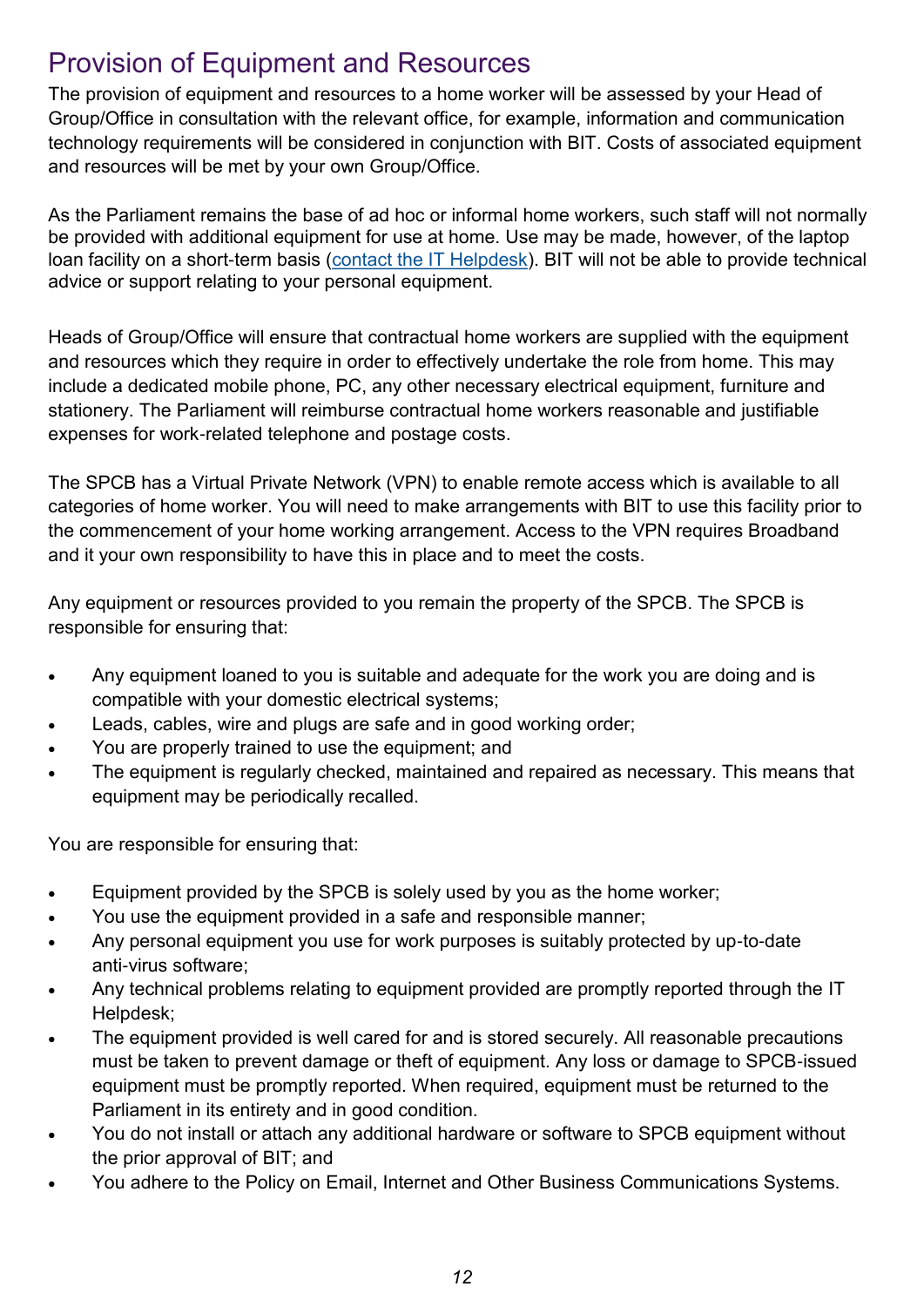The SPCB assumes no responsibility or liability for equipment or electrical installations which it has not provided. No liability will be accepted by the SPCB for equipment or electrical installations which it has provided where any fault or damage is caused by you or another person out with the SPCB's control.

#### Security, Confidentiality and Data Protection

The SPCB's policies on security, confidentiality and data protection apply equally to home working. As part of the Home Working Agreement , you will be required to certify that you are able to maintain the security and confidentiality of SPCB documents and data held electronically or in hard copy within your home and are able to comply with IT and data protection requirements. Your Head of Group/Office will work with you to fully consider the risks of transferring data outwith the parliament network and to put in place mitigating actions in order to keep data secure. Particular care must be taken with documents containing sensitive information and personal data.

Further advice may be obtained from the [BITHelpdesk](http://www.scottish.parliament.uk/msps/12489.aspxC:/Users/S805186/Documents/Add-in%20Express) or the [FOI Specialist.](http://www.scottish.parliament.uk/abouttheparliament/17699.aspxC:/Users/S805186/Documents/Add-in%20Express) In particular, you are responsible for ensuring that:

- other members of your household and visitors do not have access to personal or sensitive data, passwords or your secure ID token;
- you do not remove original paper records from the Parliament and that you normally take copies home instead where necessary;
- you take every reasonable precaution to ensure the safety of SPCB information in transit, for example, securing data sticks and files;
- documents, files and secure ID tokens belonging to the SPCB are stored securely in your home, for example, in a locked drawer or cabinet;
- electronic data is properly password protected, backed up and saved to the SPCB's shared drives; and
- restricted information is disposed of confidentially. You are required to bring any hard copy files back to the office to ensure appropriate disposal.

#### Communication and Contact Arrangements

Communication and contact arrangements must be agreed and implemented prior to the commencement of any Home Working arrangement. This will include agreeing how any enquiries addressed to you will be handled.

In undertaking any form of Home Working, you are required to maintain regular contact with your line manager. You must be contactable for business purposes during your designated working hours and ensure that you regularly access your email account. In the case of ad hoc or informal Home Working, you should inform appropriate colleagues in advance that you will be working from home.

The SPCB recognises that regular Home Working can result in a sense of isolation owing to the reduction in face-to-face contact with colleagues. Your line manager will regularly communicate with you to ensure that you feel supported in your job, are kept up to date with developments and receive feedback on your performance. As far as reasonably practicable, team meetings will be scheduled for days when you are in the office.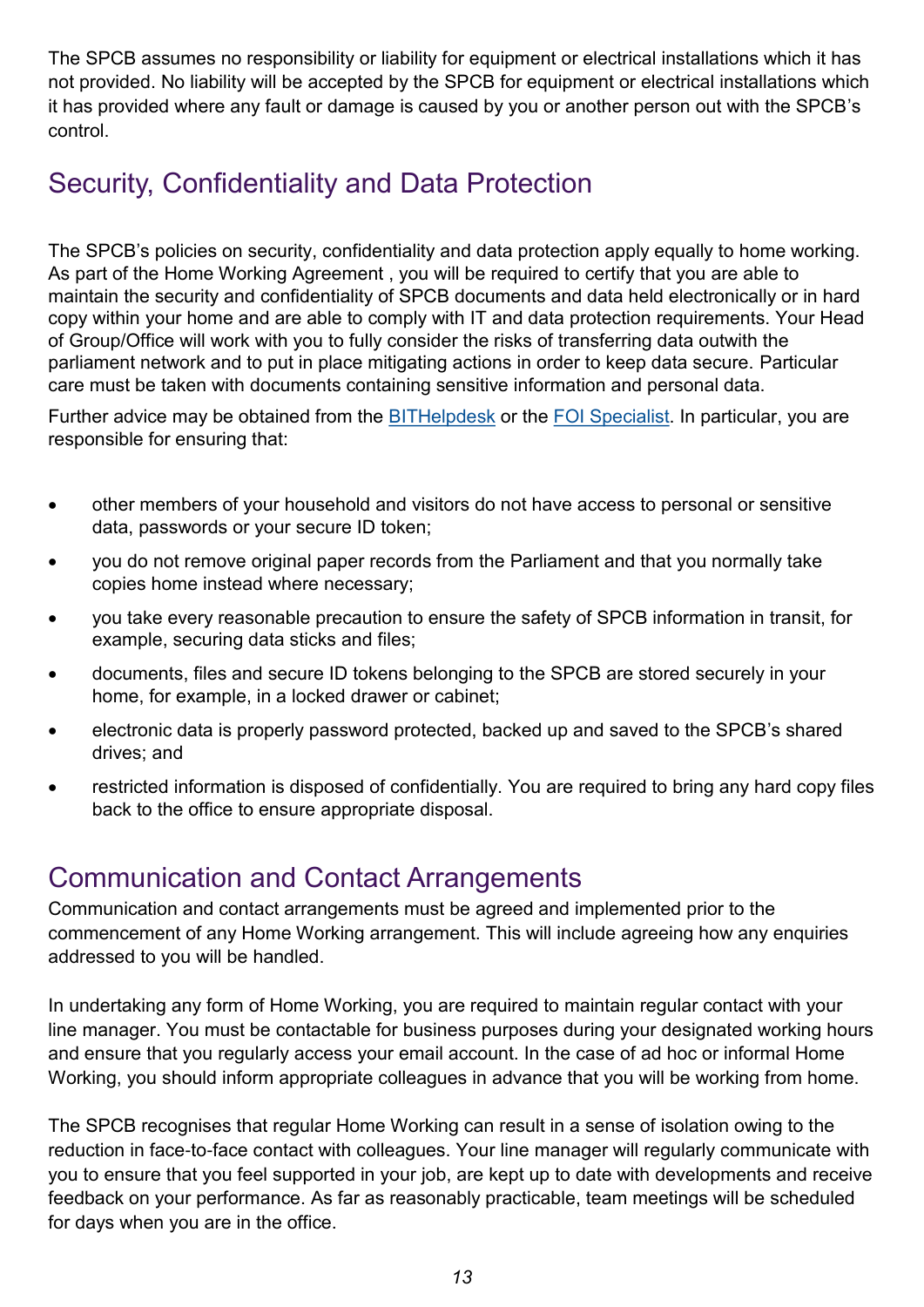#### Implications of Contractual Home Working on Tax, Insurance and Mortgage/Tenancy Agreements

The SPCB will cover insurance liability if you or a visitor engaged in official business is injured or if property is damaged. We will also meet any additional insurance premiums incurred by you as a consequence of the home-working arrangement.

You will need to consider whether there are implications for your buildings and contents insurance. You should therefore contact your insurance company to ensure that your domestic insurance policies are not invalidated by the storage and use of our equipment at your home or by the use of your home as a workplace.

You may be liable for changes to taxation. It is your responsibility to contact Her Majesty's Revenue and Customs in advance to determine if there are any implications associated with working from home, including potential liabilities for the business rates of council tax and capital gains tax.

The SPCB will normally cover any additional costs incurred by you should the business rate apply. Costs for lost exemption from capital gains tax will not be met by the SPCB.

You are also responsible for liaising with anyone with an interest in your property, for example, your mortgage provider or landlord to ensure that there are no terms in the relevant agreement which prevent you from working from home.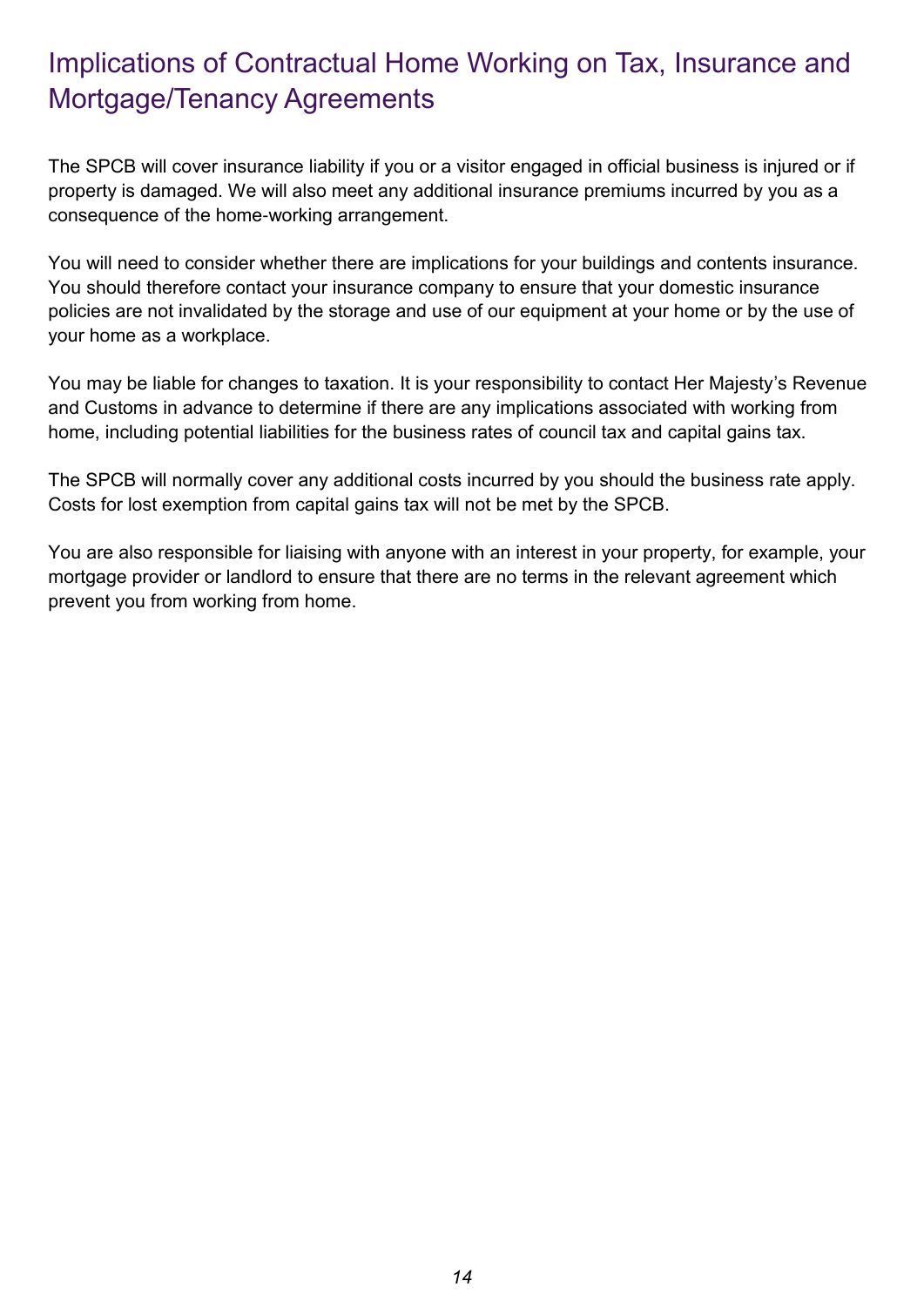# **Eligibility to Request a Flexible Working Arrangement**

You have a statutory right to request a flexible working arrangement if you have a minimum of 26 weeks service with the SPCB and you:

- have a child aged under 16, or a disabled child under 18;
- have or expect to have responsibility for the upbringing of the child and are making the request in order to allow you to care for the child; **and** are either
- the mother, father, adopter, quardian or foster parent of the child; or are
- married to, the civil partner of or the partner of the mother, father, adopter, quardian or foster parent of the child;

OR

- you have responsibility for the care of a person over the age of 18 and you are either:
- married to, or the partner or civil partner of the adult; or
- a relative of the adult; or
- living at the same address as the adult.

Relatives include parents, parent-in-law, adult child, adopted adult child, siblings (including those who are in-laws), uncles, aunts or grandparents and step-relatives.

Notwithstanding the eligibility criteria set out under the statutory right to request flexible working and the common association of flexible working arrangements with caring responsibilities, the SPCB will give serious consideration to requests for flexible working from any member of staff for any reasonable purpose.

The SPCB will assess each case on its own merits in a realistic and sensible manner, taking account of the impact on the business and colleagues. Decisions will be evaluated in light of any relevant statutory entitlements. All options will be reasonably explored with a view to achieving a solution which works for all parties.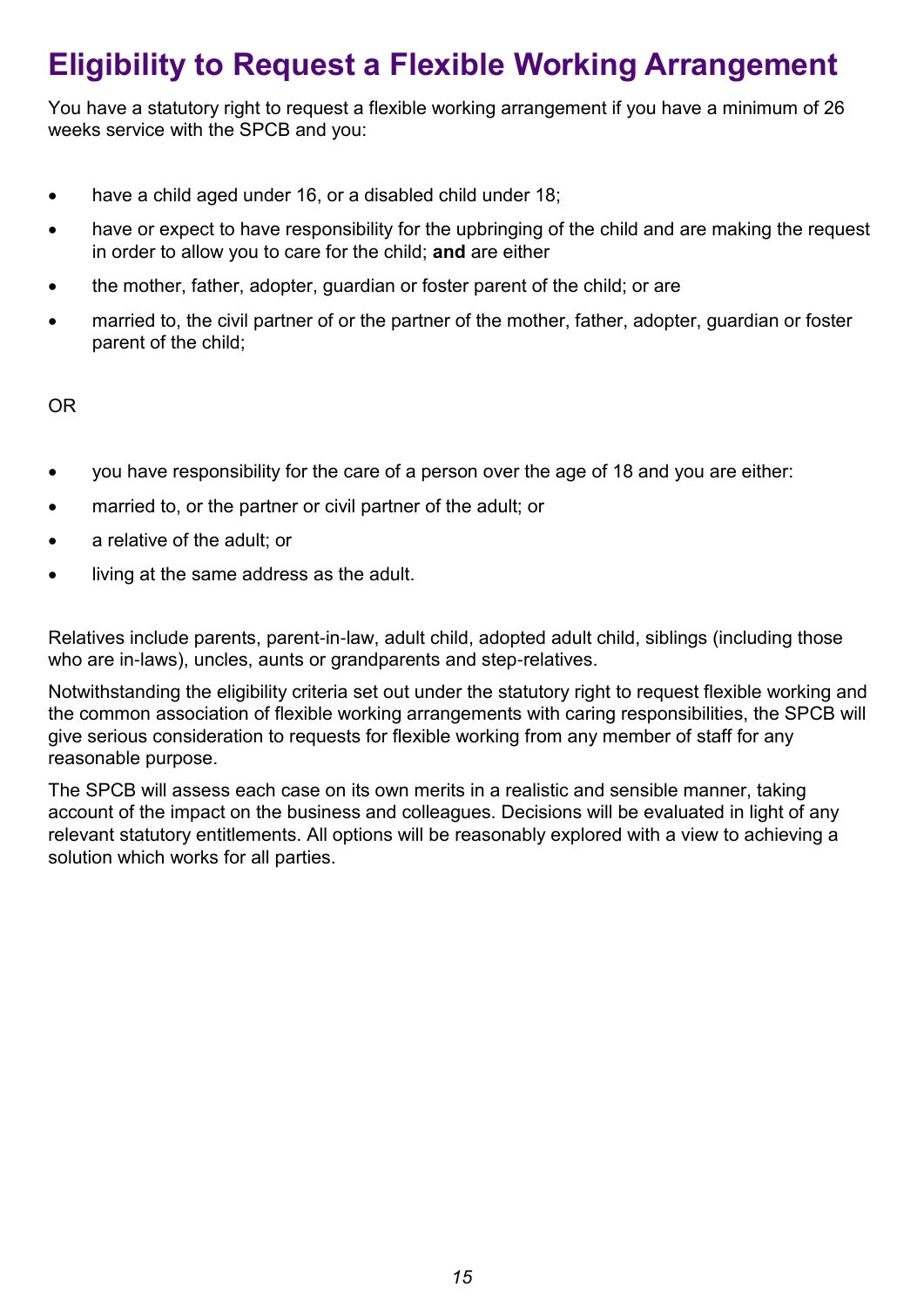# **General Implications of a Flexible Working Arrangement for Terms and Conditions of Employment**

You continue to be employed by the SPCB during any non-working time associated with your flexible working arrangement. As such, you continue to be covered by the policies of the SPCB, including the terms and conditions of employment set out in the Staff Handbook and the Equality Framework.

You will receive the salary applicable to the post, pro rated to the hours you are contracted to work.

You are entitled to the same annual leave and public/privilege holidays as a full-time member of staff, calculated on a pro rata basis. For ease, your holiday entitlement for the year is calculated and expressed in hours. The People Services team will advise you of your specific entitlement.

You will be treated no less favourably than staff employed on a full basis in relation to Maternity, Adoption and Paternity Leave and pay or sick pay. The People Services team can provide tailored advice on the application of these provisions to your specific circumstances.

Your employment will be pensionable under the terms of the Civil Service pension arrangements. Your pension will accrue on a pro rata basis according to the hours and weeks worked.

If you are asked to work, or attend a training course, at a time when you would not normally work, you will be paid for the extra hours involved or you may take time off in lieu of those hours. If your attendance is required on a weekend rest day, or a public or privilege holiday, the SPCB's provisions on [overtime](https://www.spstaffhandbook.com/_files/ugd/0e32dc_45615ddbc0124a52bc99b6ca67e06f48.pdf?index=true) will apply.

If attendance at a time when you would not normally work requires you to arrange extra child-care cover, you should let your Head of Group/Office know immediately and check if you can make use of the SPCB's crèche facilities. If your Head of Group/Office confirms that you are required to attend these additional hours, you will be reimbursed for the extra child-care costs.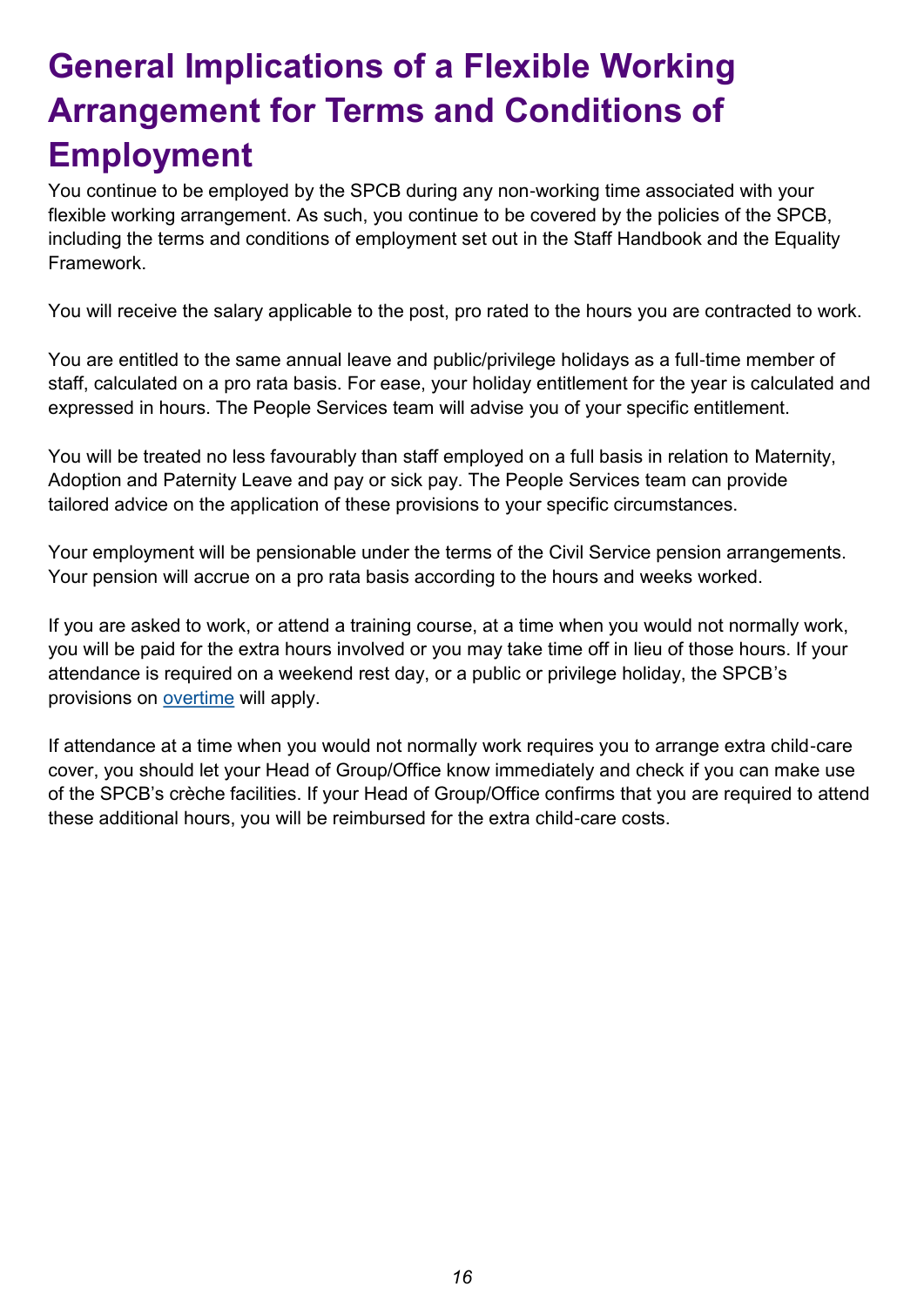# **Commencing and Ending a Flexible Working Arrangement**

You may formally request a flexible working arrangement in respect of your current role in accordance with the [Flexible Working Arrangement Procedure.](https://www.spstaffhandbook.com/your-pay-hours-holidays#:~:text=working%20policy%C2%A0and-,procedure,-%2C%20and%20in%20the)

Alternatively, you may apply for a vacant post in the organisation which lends itself to a particular form of flexible working, subject to the normal recruitment procedures or the terms of the [Redeployment Policy](https://www.spstaffhandbook.com/_files/ugd/0e32dc_bbdfca7736d14ec4ba386a3d931908ee.pdf?index=true) as applicable. Heads of Group/Office will thoroughly assess vacant posts in advance in terms of the suitability of the various flexible working arrangements with reference to the business reasons set out earlier in the policy. The suitability or otherwise of a post for particular flexible working arrangements will be clearly stipulated from the outset.

#### Ending a Flexible Working Arrangement

If you accept a new job within the organisation, you must submit a new request under the Flexible Working Procedure should you wish to continue your flexible working arrangement.